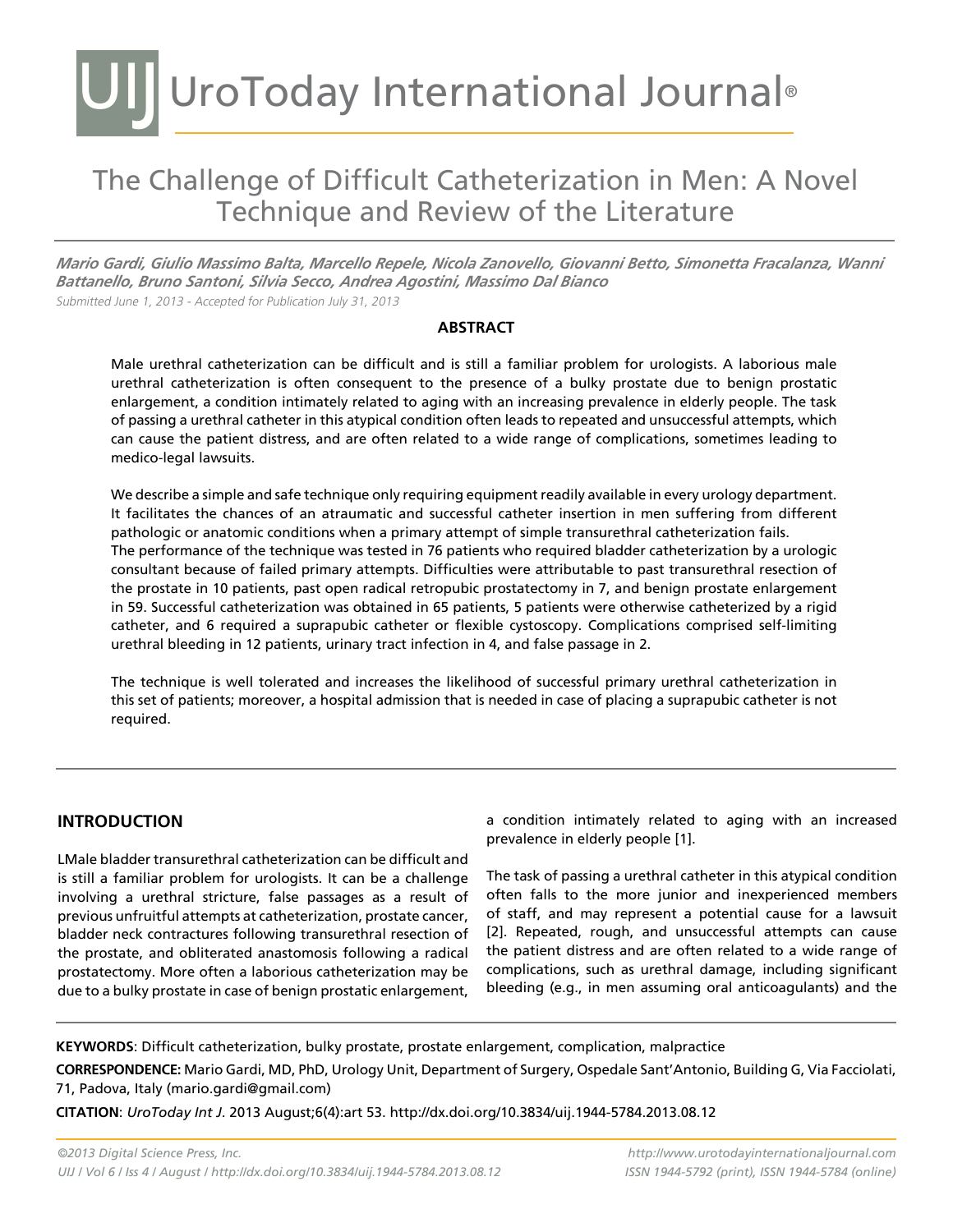#### original study

late onset of urethral strictures [3], and more serious morbid conditions such as sepsis, rectal perforation, and Fournier's gangrene. We describe a simple and safe technique that facilitates the chances of atraumatic and successful catheter insertion in men suffering of sub-stenotic vesicourethral anastomosis, bladder neck contractures following transurethral resection of the prostate, or bulky prostate due to benign prostatic enlargement or cancer.

#### **METHODS**

When catheter placement is required to resolve acute retention or for clinical monitoring, the first step is to focalize on past medical history and physical examination. It's important to know whether a patient underwent prior urological surgeries (such as radical prostatectomy or urethroplasty), endoscopic procedures (such as transurethral prostate resection or cystoscopy), previous urethral stenosis or voiding dysfunctions, assuming medical therapy for benign prostatic hyperplasia or prostate cancer, or reported difficult catheterization in the past. To the same extent, information deriving from previous attempts at catheterization are important. This includes the type and size of the catheter used, the level of a perceived stop during catheter advancement, inflation of the catheter balloon, possible pain by the patient indicating urethral trauma due to expansion of the balloon elsewhere than the bladder, urethral bleeding, the number of attempts at catheterization, and personnel involved (nurses, general practitioner) [3]. Physical examination can show signs of urethral trauma (blood at the meatus) or possible causes of difficult catheterization such as anasarca, phimosis, micro penis, meatal stenosis, penile oedema, prostate cancer, or prostate enlargement. To manage all these possible scenarios, we adopted an internal flow chart to allow the discrimination between different underlying conditions, suggesting different possible solutions for vesical catheterization (Figure 1).

Catheterization is an aseptic skill that requires appropriate training and material. The present technique only requires equipment readily available in every urology department. Aside from the normal material used in a classical catheterization procedure, our technique in particular involves the use of a common Foley catheter (16 Fr) in flexible latex supplied with an autostatic inflatable balloon at the internal tip. We use an additional ureteral catheter (4 Fr) formed of an external removable plastic sheet with one blind tip (see arrow in Figure 2b), containing a straight cylindrical metal stylet coming out from the other tip (see arrow in Figure 2b) and a plastic Klemmer and two 5 mL tubes of lubricant gel (Figure 2a).

The first step consists of assembling the device in a sterile manner as follows: Insert the lubricant gel into the single lumen of the Foley catheter until the gel itself comes out from the tip holes. Insert the blind tip of the ureteral catheter into the lumen of the Foley catheter until it reaches the Foley tip Figure 1. Flow chart adopted to manage vesical catheterization. \*Distance from the external urethral meatum; Ch = Charriere unit (1/3 mm). TURP = transurethral resection of prostate;  $RRP =$  radical retropubic prostatectomy.



(Figure 2c) and then clamp with the Klemmer the proximal extremity of the Foley, so fixing the Foley catheter and the ureteral catheter contained within (Figure 2d). Using gauze, fold the Foley tip reinforced by the inner ureteral catheter to give it the appearance of a Mercier catheter extremity (tip the extremity with an angle of 45 degrees with respect to the major axis of the catheter). Because of the internal partially metallic mandrel, the given shape will be maintained after the force is applied (Figure 2f and Figure 2g). The Klemmer is now oriented to maintain the same direction of the folded tip so that the tip orientation is known every time the catheter is inserted (Figure 2f and Figure 2g). The preparative phase to subsequent catheterization is completed.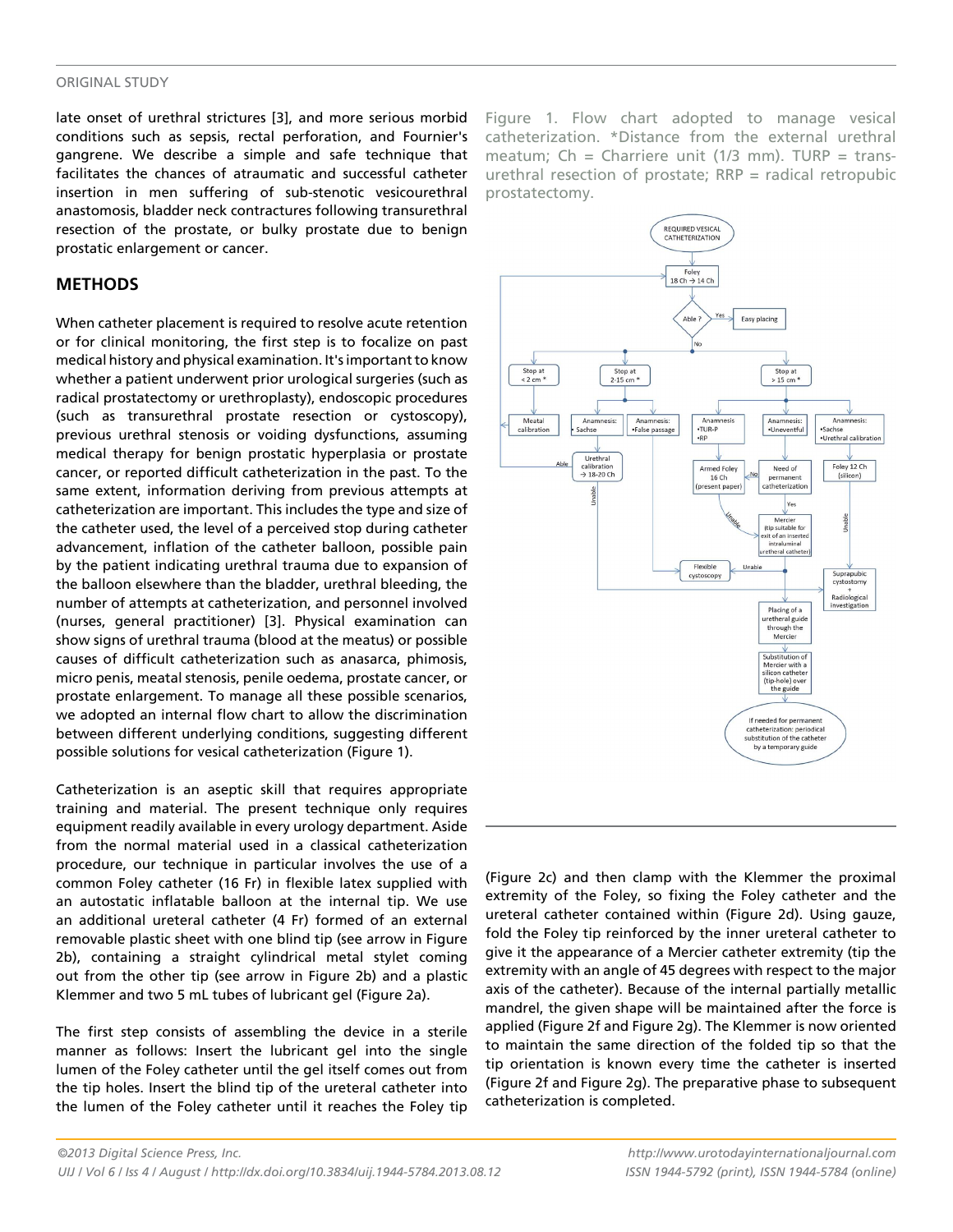#### original study

Figure 2. The schematic passages of our technique. a) Material used to prepare our self-assembled catheter. b) The catheter is formed of an external removable plastic sheet with one blind tip (thick black arrow) containing a straight cylindrical metal stylet coming out from the other tip (thin black arrow). c) After the lubricant gel is introduced, insert the blind tip until it reaches the Foley tip. d) Clamp with the Klemmer. e) Using gauze, fold the tip to give it the appearance of a Mercier catheter. f) Because of the internal mandrel the given folded shape will be maintained after force is applied. g) The Klemmer is now oriented to maintain the same direction of the folded tip. h) After insertion, release the Klemmer and extract the ureteral catheter.



After application of common cleaning of the external male genitalia, insert around 10 mL of local anesthetic gel (Lidocaine hydrochloride, 2.5%) into the urethra and then hold the glans penis firmly to prevent the gel being released. Gently press the underside of the penile shaft in a downward direction to favor the distribution of lubricant in the direction of the posterior urethra. Wait a few minutes for the anesthetic to work. Next, wearing a second pair of sterile gloves, retract the foreskin, and hold the penis upright in the non-dominant hand at about 60 to 70 degrees of inclination, supporting with gauze wrapped around it. Just before you begin the catheterization, suggest that the patient take a few more slow deep breaths. This facilitates the relaxation of the urogenital diaphragm and avoids contraction of the external voluntary sphincter due to fear or muscular tension. This passage is useful when attempting to overrun the posterior urethra to reach the bladder. Grasp the catheter near the tip and insert it slowly, eventually by using additional sterile gauze to transfer to a pushing movement of the catheter. Continue to insert the catheter until its bifurcation. After complete insertion, release the Klemmer and extract the ureteral catheter (sheet and metal stylet together). The Foley catheter recovers its original straight tip shape (Figure 2h). Usually, urine doesn't come out immediately because of the gel obstructing the tip of the catheter. By palpating the bladder you will force urine to open the catheter tip holes. Just in case, aspiration by a syringe can help you with this purpose. Only when there is evidence of correct placement of the catheter into the bladder, you can inflate the Foley balloon, retract the catheter on the bladder neck, and cover the glans penis with its prepuce when present.

#### **RESULTS**

We tested the described technique in 76 male patients in our hospital requiring transurethral bladder catheterization by a urologist consultant because of a primary failed attempt. Indication of bladder drainage was, in 51 cases, acute retention of urine; other indications were pre-/intraoperative needs in 16 cases and clinical monitoring in 9 cases. The median age was 56.3 (range: 48 to 82), and in all patients there was at least 1 attempt of bladder transurethral catheterization (mean: 1.6) by a non-urologic physician. In most of these patients urological anamnesis was uneventful, thus difficult catheterization was attributable to a bulky prostate due to benign prostate enlargement. Other patients had a history of surgical interventions of the genitourinary tract; 10 patients in particular reported transurethral resection of the prostate and 7 patients reported open radical retropubic prostatectomy. In all cases the difficulty to pass a common Foley catheter (16 Fr) was verified by the urologic consultant. In 65 cases the described technique led to successful passage of the catheter into the bladder, while in 11 cases it was unfruitful. The subsequent management in the latter cases involved the use of a Mercier catheter with a tip hole allowing the passage of a ureteral catheter or a guide wire. This maneuver solved the problem in 5 patients, with concomitant pressure exerted by an assistant in 2 out of 5 cases. For 6 patients it was also unfruitful, and they underwent the successful placement of a suprapubic cystostomy (4 patients) or a flexible cystoscopy (2 patients). The technique was generally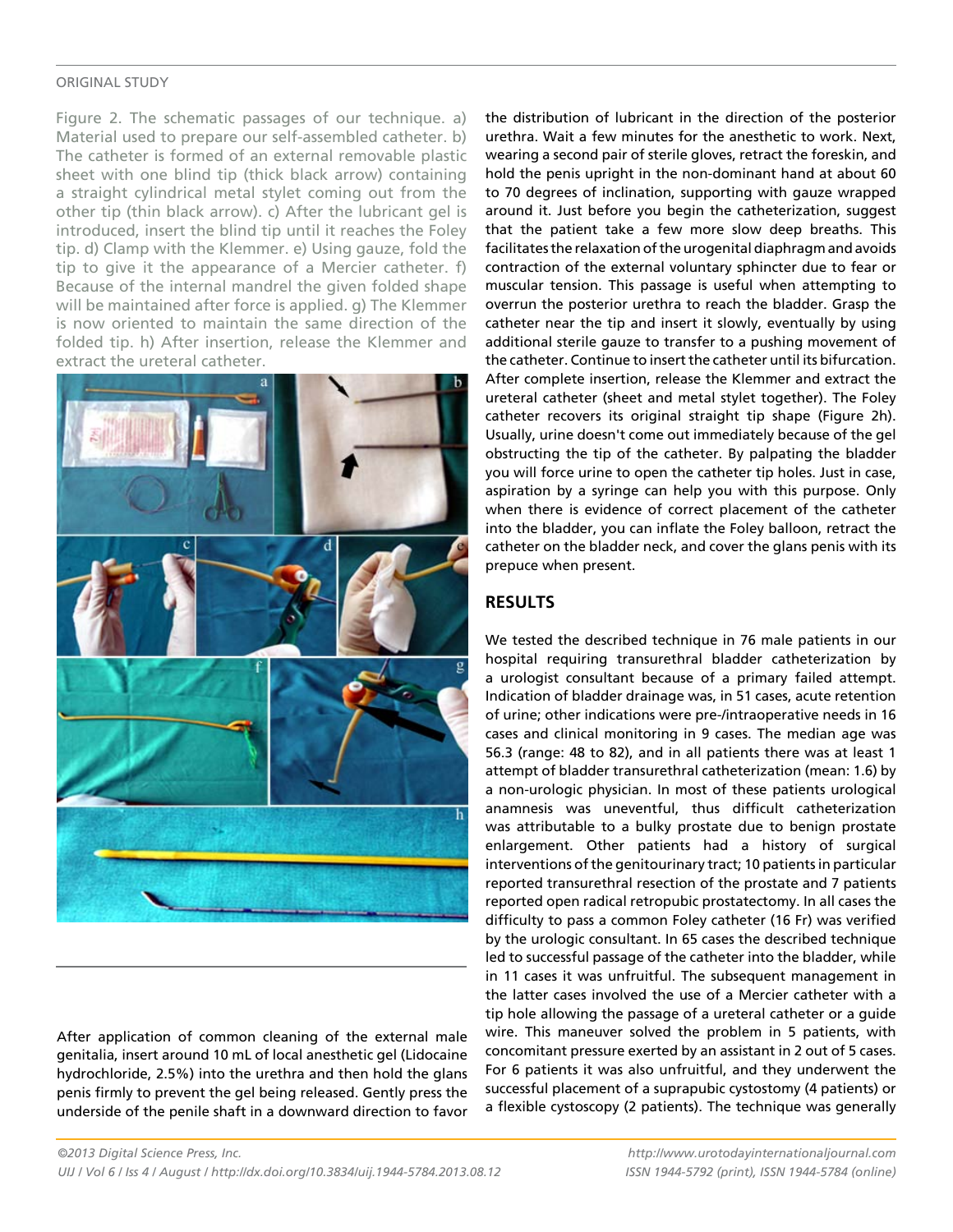Table 1. Clinical features of included patients and their results.

| <b>General Data</b>                                      |              |
|----------------------------------------------------------|--------------|
| - age (years)                                            | 56.3 (48-82) |
| - previous attempts (number)                             | $1.6(1-3)$   |
| <b>Urological Anamnesis</b>                              | N(% )        |
| - past retropubic open radical<br>prostatectomy (N)      | 7(9)         |
| - past transurethral resection of<br>prostate (N)        | 10(13)       |
| - uneventful (N)                                         | 59 (78)      |
| Indication for catheterization                           |              |
| - acute urinary retention                                | 51 (67)      |
| - pre/intra-operative needs (non-<br>urological surgery) | 16 (21)      |
| - clinical monitoring (hospital<br>setting)              | 9(12)        |
| Outcomes                                                 |              |
| - successful                                             | 65 (85,5)    |
| - unfruitful                                             | 11 (14,5)*   |
| Complications                                            |              |
| - urethral bleeding (self-limited)                       | 12 (16)      |
| - urinary tract infections                               | 4 (5)        |
| - false passage                                          | 2(2,5)       |
| - rectal injury                                          | 0(0)         |

\*Subsequent adopted measures were the use of a Mercier catheter with a tip hole allowing the passage of a ureteral catheter or guide wire (5), placement of a suprapubic cystostomy (4), or flexible cystoscopy (2).

well tolerated by all patients and no major complications occurred. We observed urethral bleeding in 12 patients, which stopped by itself in less than 30 minutes in all of these patients. Two patients developed signs and symptoms of urinary tract infection requiring the administration of antibiotics. Finally, in the 2 patients who underwent flexible cystoscopy, a false passage was documented. Table 1 summarizes patient characteristics and results.

#### **DISCUSSION**

The task of passing a urethral catheter often involves the active

role of junior and inexperienced members of staff, potentially representing a source of medico-legal lawsuits for a urologist [4-9], especially when rough and unsuccessful attempts cause the patient distress and complications [2]. In the last few years, malpractice claims burst up to impressive figures, and almost every physician experienced/will experience some kind of claim, at times, in a formal legal setting [10-12], as demonstrated by the expanding role of legal medicine and the growth of guidelines in the field [13-15].

In this scenario, we described a simple technique for difficult, male, bladder transurethral catheterization, reporting its clinical outcome as a contribution to the body of evidence on this issue [16]. The technique is suitable for all male patients in whom there is no contraindication to urethral catheterization, and it can be performed at the bedside or during office activity, ensuring safety at all times. The technique does not add morbidity compared to simple catheterization and increases the likelihood of successful primary urethral catheterization in the case of acute retention of urine or the need to monitor diuresis in clinical settings. Moreover, it doesn't require hospital admission, as in the case of placement of a suprapubic catheter. The required experience to place this self-assembled catheter is the same involved for the use of Mercier catheters, and we did not observe a different incidence of complications due to the adoption of this composed device.

Different methods have been described since 1979 in order to overcome difficult transurethral catheterization in different clinical situations (Table 2). Many of them involve the use of a cystoscope, which led to the placement of a guide wire into the bladder after passing the stricture. Nowadays the flexible cystoscope is readily available in urology departments, but it is rarely available in non-urological departments, such as the emergency room or intensive care departments. Moreover, it requires connection to a light source and a water flux, and its use often implies the presence of an assistant. These aspects limit the use of any cystoscope-based technique at the bedside. The most popular method to manage difficult catheterization is the glide-wire technique, first described by Freid and Smith [10]. A hydrophilic-coated glide wire is introduced through the urethra and advanced with gentle, steady pressure until the obstruction is overcome and the wire reaches the bladder. After that, an open-ended ureteral catheter is passed over the wire, the guide wire is substituted with a Teflon-coated guide wire, and finally a Graham catheter is placed over the ureteral catheter guide wire, or alternatively the urethra is dilated until 18 Fr to pass a 16 Fr Foley catheter. The technique was further revisited by others, introducing minor modifications such as the use of a Foley catheter with a cut tip to be passed over the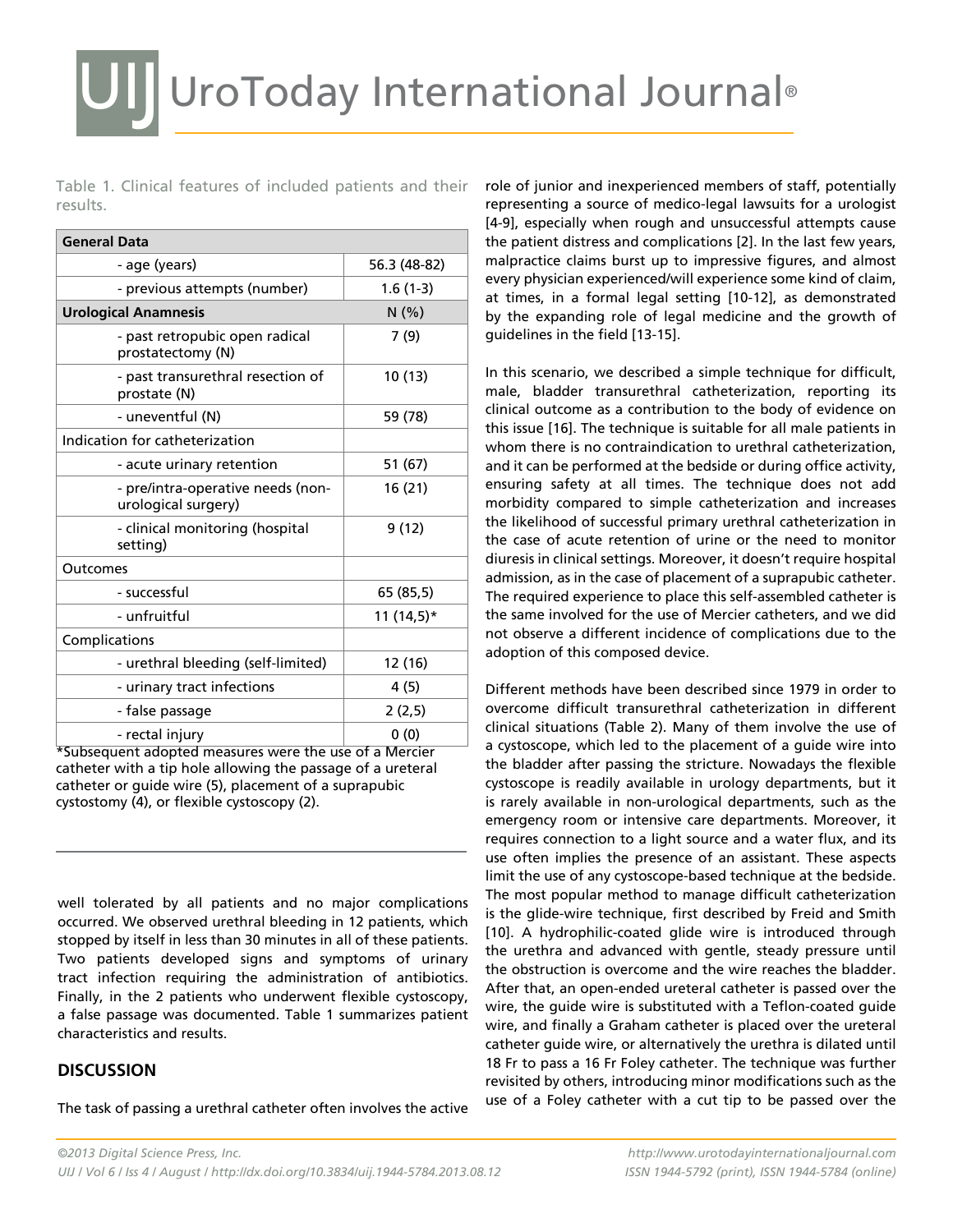# UIJ UroToday International Journal®

#### Table 2. Literature review on the issue.

| Year | <b>Author</b>                 | Pts                      | <b>Clinical setting</b>                                                                                  | <b>Maneuvers and tips</b>                                                                                                                                                                                                                                                                                                            |
|------|-------------------------------|--------------------------|----------------------------------------------------------------------------------------------------------|--------------------------------------------------------------------------------------------------------------------------------------------------------------------------------------------------------------------------------------------------------------------------------------------------------------------------------------|
| 1979 | Walden [17]                   | 3                        | Patients affected by anasarca                                                                            | Vaginal speculum to visualize the glans and long forceps to advance the<br>catheter                                                                                                                                                                                                                                                  |
| 1985 | Jordan et al. [18]            |                          | Intraoperative consult                                                                                   | Abundant jelly, Coude-type catheter 16-18 Ch, urethrography, urethroscopy,<br>and then filiforms under direct vision with (a) a council tip over a stylet<br>attached to the filiform or (b) use of a balloon urethral dilatator or suprapubic<br>catheterization                                                                    |
| 1989 | Krikler. [19]                 | $\overline{\phantom{a}}$ | Difficult catheterization in patients without<br>false passages or diverticula                           | Flexible cystoscope to bypass the stop using a guide wire, ureteral catheter<br>placed following the guide wire, Foley with a cut tip is placed following the<br>ureteral catheter                                                                                                                                                   |
| 1992 | Lowe et al. [20]              | 20                       | False channels, undermined bladder neck<br>after TURP, early loss of catheter after RRP                  | Sheath placed over a cystoscope reaching the bladder, remove the cystoscope,<br>and pass the Foley within the sheath.                                                                                                                                                                                                                |
| 1993 | Cancio et al. [21]            | $\overline{\phantom{a}}$ | Difficult catheterization                                                                                | Abundant jelly, a Coude-type catheter 20-24 Ch for BPH, and 14-16 Ch for<br>strictures, eventually using perineal pressure.                                                                                                                                                                                                          |
| 1994 | Beaghler et al. [22]          | 54                       | Unfruitful previous attempts in patients with<br>reported weak urinary stream and urinary<br>retention   | Flexible cystoscope to visualize the obstruction, that is bypassed by a quide<br>wire, sequential dilatation (Nottingham dilatators) to allow the passage of a<br>Council-type catheter over the guide wire                                                                                                                          |
| 1995 | Blitz [23]                    | 8                        | Difficult catheterization in patients with<br>previous endoscopic prostate or urethral<br>procedures     | Flexible cystoscope to bypass the stop and reach the bladder, a guide wire is<br>then inserted through the cystoscope, the cystoscope is removed and a Foley<br>with a cut tip is placed following the guide wire                                                                                                                    |
| 1996 | Freid et al. [24]             | 20                       | Unfruitful catheterization with cystoscopy not<br>available                                              | Guide wire is inserted to reach the bladder, ureteral catheter over it,<br>substitution of the guide wire with a Teflon-coated guide wire. After this:<br>(a) Graham catheter is passed following the ureteral catheter containing the<br>Teflon guide wire, or (b) dilatation to 16-18 Ch and then pass a Council-type<br>catheter. |
| 1998 | Harkin et al. [25]            | 30                       | Unfruitful catheterization (single attempt) in<br>absence of major urethral trauma                       | Foley catheter is placed through the urethra by simultaneously instillation of<br>saline solution by a catheter tip syringe attached to the Foley.                                                                                                                                                                                   |
| 1998 | Rozanski et al. [26]          | $\overline{2}$           | Undermined bladder trigone after TURP or<br><b>TUIP</b>                                                  | Short rigid urethroscope passed through a modified Foley catheter (22 Ch).<br>This combined system reaches the bladder under vision. The urethroscope is<br>then removed.                                                                                                                                                            |
| 2000 | Lachat et al. [27]            | 21                       | Intraoperative consult                                                                                   | Guide wire reaches the bladder, a Foley (6 Ch) with a cut tip is advanced over<br>the wire.                                                                                                                                                                                                                                          |
| 2004 | Zammit et al. [28]            |                          | Unfruitful initial attempts with a Foley<br>catheter 16 Ch                                               | Hydrophilic quide wire is advanced into the bladder, and then: (a) a Foley<br>with a cut tip is advanced over the guide, or (b) a ureteral catheter is placed<br>over the guide, with subsequent dilatation and placing of a Foley with a cut<br>tip (12 Ch).                                                                        |
| 2005 | Athanasopoulos et<br>al. [29] |                          | Urethral strictures                                                                                      | Hydrophilic guide wire followed by a 14-16 Ch ureteric access sheath.                                                                                                                                                                                                                                                                |
| 2007 | Mistry et al. [30]            | 30                       | Acute retention after unfruitful attempts for<br>catheterization by using 12-18 Ch urethral<br>catheters | Hydrophilic catheter (12-18 Ch), guide wire passed through it and its<br>substitution with a Council-type catheter.                                                                                                                                                                                                                  |
| 2008 | Chelladurai et al. [31]       | $\overline{\phantom{a}}$ | Urinary retention due to ureteral stricture                                                              | Flexible cystoscope to visualize the obstruction that is bypassed by a quide<br>wire; sequential dilatation over the guide to allow the passage of a catheter<br>on it                                                                                                                                                               |
| 2009 | Athanasopoulos et<br>al. [32] | 10                       | Difficult catheterization for urethral stricture                                                         | Flexible-tip hydrophilic glide wire is placed to reach the bladder under<br>fluoroscopic control and a ureteral access sheath with its trocar (14-16 Ch)<br>follows the guide under fluoroscopy. Upon removing the trocar, a Foley (12<br>Ch) is then placed and the sheath extracted.                                               |
| 2009 | Liss et al. [33]              | 6                        | Difficult catheterization                                                                                | A stiff guide wire is placed with its floppy end within a Foley and proximally<br>clamped to the catheter to obtain a single system.                                                                                                                                                                                                 |

Pts = Patients; BPH = Benign Prostatic Hyperplasia; Ch = Charriere unit (1/3 mm), TURP = transurethral resection of prostate; TUIP = trans-urethral incision of prostate; RRP = radical retropubic prostatectomy.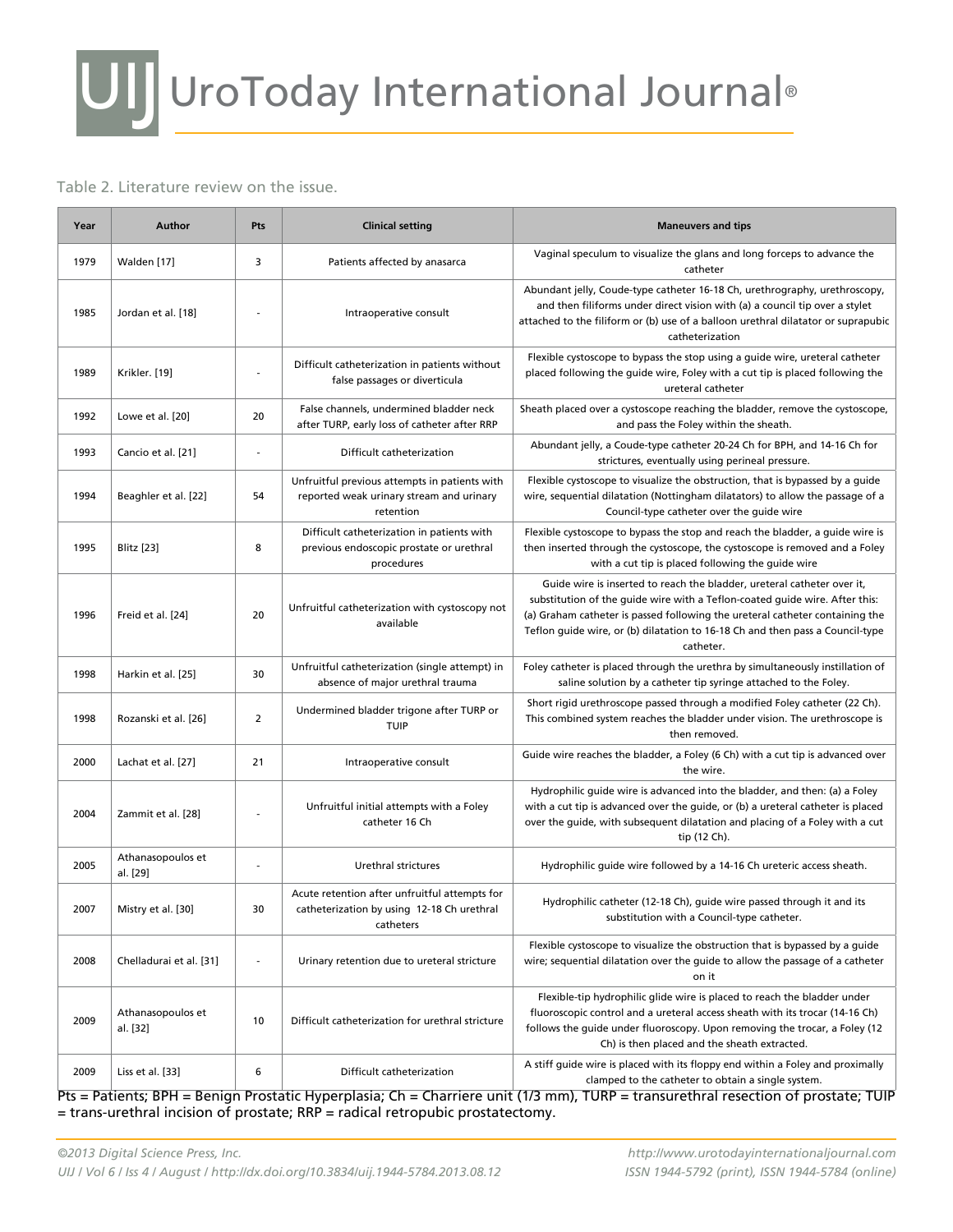## UI UroToday International Journal®

wire [13,14], the use of an ureteric access sheet to be passed over the wire [15,18], or the use of a hydrophilic non-autostatic small catheter in order to place the wire into the bladder [16]. In general, authors using the quide wire technique have reported high success rates. Limitations are that 2 or more passages are needed compared to our methods, and the fact that it is never possible to check the vesical position of the wire, it could be a problem in case of false passage. Another proposed technique is the so-called "Liss maneuver" [19]. A 0.035-inch super stiff guide wire was placed floppy end first down a 18 Fr Foley catheter lumen; the guide wire was then clamped proximally to the body of the catheter at its point of exit. The body of the wire increased the catheter body stiffness while the tip of the catheter, holding the floppy end of the wire, showed no significant increase in stiffness. This method is similar in the concept to the one described in this article. We believe, however, that giving a Mercier-like shape to the tip of the catheter provides more chances to pass the catheter, especially in the case of a bulky prostate due to benign prostate enlargement, because of the anatomical fitting.

The advantage of using the described technique is the chance to easily position a flexible latex catheter supplied with an autostatic inflatable balloon in a single passage by temporarily adapting its tip and reducing its deformability. In this way we are not obliged to substitute a Mercier-type catheter by introduction of a guide to allow subsequent substitution with a Foley catheter modified with a tip hole, or a council catheter [3]. By these tricks, we can afford the task of a difficult catheterization in male patients with a bulky prostate, abating the number of unfruitful attempts and unnecessary passages of other catheters and guides, and the resulting likelihood of complications derived from the repeated procedures.

The armed Foley technique here described was fruitful in a defined clinical situation, such us a bulky prostate, bladder neck stricture from past transurethral resection of the prostate, and stenosis of the vesicourethral anastomosis after radical prostatectomy. As other methods, it seems to be more suitable to manage difficult catheterization in different situations, such as strictures of the anterior urethra. We propose an algorithm in order to manage difficult transurethral catheterizations, taking into account this novel method.

#### **CONCLUSION**

We described a simple and safe technique to allow catheter insertion in men suffering with different pathologic or anatomic conditions when a primary attempt at simple transurethral catheterization fails. The technique is safe and well tolerated

by patients, increasing the overall likelihood of successful primary urethral catheterization without the need for hospital admission.

#### **References**

- 1. Chute, C. G., L. A. Panser, et al. (1993). "The prevalence of prostatism: a population-based survey of urinary symptoms." *J Urol* 150(1): 85-89. **[PubMed](http://www.ncbi.nlm.nih.gov/entrez/query.fcgi?cmd=Retrieve&db=PubMed&list_uids=7685427=&dopt=Abstract )**
- 2. Boscolo-Berto, R., D. I. Raduazzo, et al. (2012). "Urethral catheterization in men with artificial urinary sphincter: clinical and legal implications." *Urol J* 9(3): 611-613. **[PubMed](http://www.ncbi.nlm.nih.gov/entrez/query.fcgi?cmd=Retrieve&db=PubMed&list_uids=22903486=&dopt=Abstract )**
- 3. Villanueva, C. and G. P. Hemstreet, 3rd (2008). "Difficult male urethral catheterization: a review of different approaches." *Int Braz J Urol* 34(4): 401-411; discussion 412. **[PubMed](http://www.ncbi.nlm.nih.gov/entrez/query.fcgi?cmd=Retrieve&db=PubMed&list_uids=18778491=&dopt=Abstract )**
- 4. Boscolo-Berto, R., M. Iafrate, et al. (2010). "Forensic implications in self-insertion of urethral foreign bodies." *Can J Urol* 17(1): 5026-5027. **[PubMed](http://www.ncbi.nlm.nih.gov/entrez/query.fcgi?cmd=Retrieve&db=PubMed&list_uids=20156386=&dopt=Abstract )**
- 5. Boscolo-Berto, R., C. Lamon C, et al. (2010). "A major clinical event following transperineal prostate biopsy: An unexpected duodenal perforation." *Urotoday Int J* 3(2): 1-5.
- 6. Boscolo-Berto, R., D. I. Raduazzo, et al. (2011). "Aggressive non-Hodgkin's lymphoma mimicking unilateral transitional cell carcinoma of renal pelvis. The risk of making a diagnostic mistake." *Arch Ital Urol Androl* 83(3): 163-165. **[PubMed](http://www.ncbi.nlm.nih.gov/entrez/query.fcgi?cmd=Retrieve&db=PubMed&list_uids=22184842=&dopt=Abstract )**
- 7. Boscolo-Berto, R., G. Viel, et al. (2011). "Determinism and liabilities in a complicated transrectal prostate biopsy: what is what." *Urologia* 78(3): 176-179. **[PubMed](http://www.ncbi.nlm.nih.gov/entrez/query.fcgi?cmd=Retrieve&db=PubMed&list_uids=21786228=&dopt=Abstract )** | **[CrossRef](http://dx.doi.org/10.5301/RU.2011.8491)**
- 8. Boscolo-Berto, R., G. Viel, et al. (2011). "Giant scrotal lymphedema as unique onset sign of muscle-invasive bladder cancer. The risk of a misdiagnosis." *Arch Ital Urol Androl* 83(2): 95-98. **[PubMed](http://www.ncbi.nlm.nih.gov/entrez/query.fcgi?cmd=Retrieve&db=PubMed&list_uids=21826882=&dopt=Abstract )**
- 9. Boscolo-Berto, R., G. Viel, et al. (2012). "Male infertility after transpelvic gunshot wound injury: a case of clinical and forensic relevance." *Urol J* 9(4): 714-717. **[PubMed](http://www.ncbi.nlm.nih.gov/entrez/query.fcgi?cmd=Retrieve&db=PubMed&list_uids=23235979=&dopt=Abstract )**
- 10. Boscolo-Berto, R., G. Viel, et al. (2012). "Journals publishing bio-medicolegal research in Europe." *Int J Legal Med*  126(1): 129-137. **[PubMed](http://www.ncbi.nlm.nih.gov/entrez/query.fcgi?cmd=Retrieve&db=PubMed&list_uids=21938503=&dopt=Abstract )** | **[CrossRef](http://dx.doi.org/10.1007/s00414-011-0620-3)**